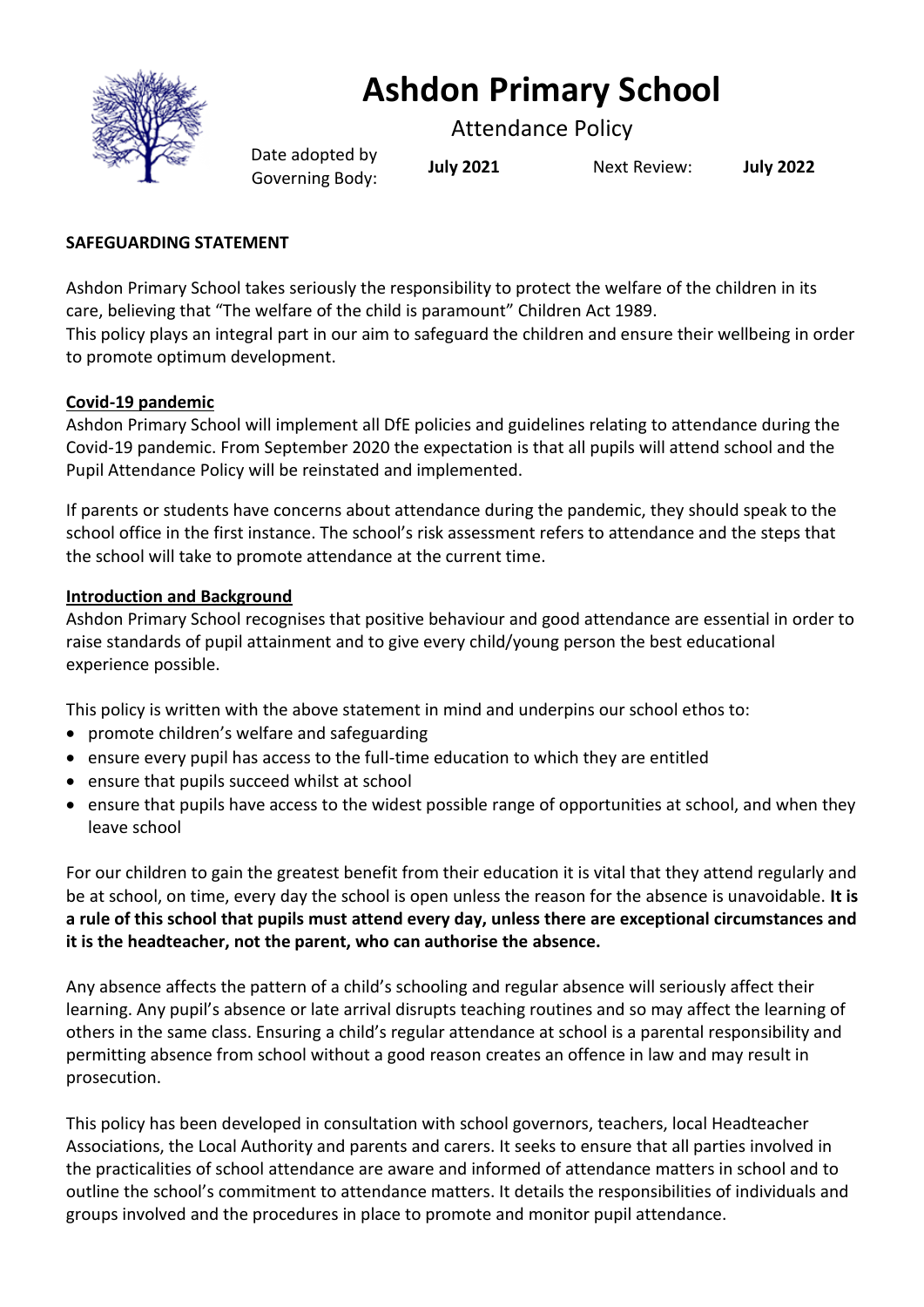Our policy aims to raise and maintain levels of attendance by:

- Promoting a positive and welcoming atmosphere in which pupils feel safe, secure and valued.
- Raising awareness of the importance of good attendance and punctuality
- Ensuring that attendance is monitored effectively and reasons for absences are recorded promptly and consistently.

## **Promoting Regular Attendance**

Helping to create a pattern of regular attendance is the responsibility of parents, pupils and all members of school staff.

To help us all to focus on this we will:

- Give parents/carers details on attendance in our newsletters
- Report to parents/carers annually on their child's attendance with the annual school report.
- Contact parents/carers should their child's attendance fall below the school's target for attendance.
- Celebrate excellent attendance by displaying and reporting individual and class achievements
- Reward good or improving attendance

## **Understanding Types of Absence**

Every half-day absence from school has to be classified by the school (not by the parent/carer), as either AUTHORISED or UNAUTHORISED. This is why information about the cause of any absence is always required. Each half-day is known as a 'session'

**Authorised absences** are morning or afternoon sessions away from school for a genuine reason such as illness (although you may be asked to provide medical evidence for your child before this can be authorised), medical or dental appointments which unavoidably fall in school time, emergencies or other unavoidable cause.

**Unauthorised absences** are those which the school does not consider reasonable and for which no 'leave' has been given. This type of absence can lead to the Local Authority using sanctions and/or legal proceedings which may include issuing each parent with a Penalty Notice for £120, reduced to £60 if paid within 21 days or referring the matter to the Magistrates Court whereby each parent may receive a fine up to £2500 and/or up to 3 months in prison. If you are found guilty in court you will receive a criminal conviction.

Unauthorised absence includes, however is not exhaustive:

- parents/carers keeping children off school unnecessarily e.g. because they had a late night or for non-infectious illness or injury that would not affect their ability to learn.
- absences which have never been properly explained
- children who arrive at school after the close of registration are marked using a 'U'. This indicates that they are in school for safeguarding purposes however is recorded as an absence for the session.
- shopping trips
- looking after other children or children accompanying siblings or parents to medical appointments
- their own or family birthdays
- holidays taken during term time without leave, not deemed 'for exceptional purposes' by the headteacher- may result in school applying to the local authority to issue a penalty notice or if you have previously been issued a Penalty Notice, the school may request a direct prosecution by the local authority.
- day trips
- other leave of absence in term time which has not been agreed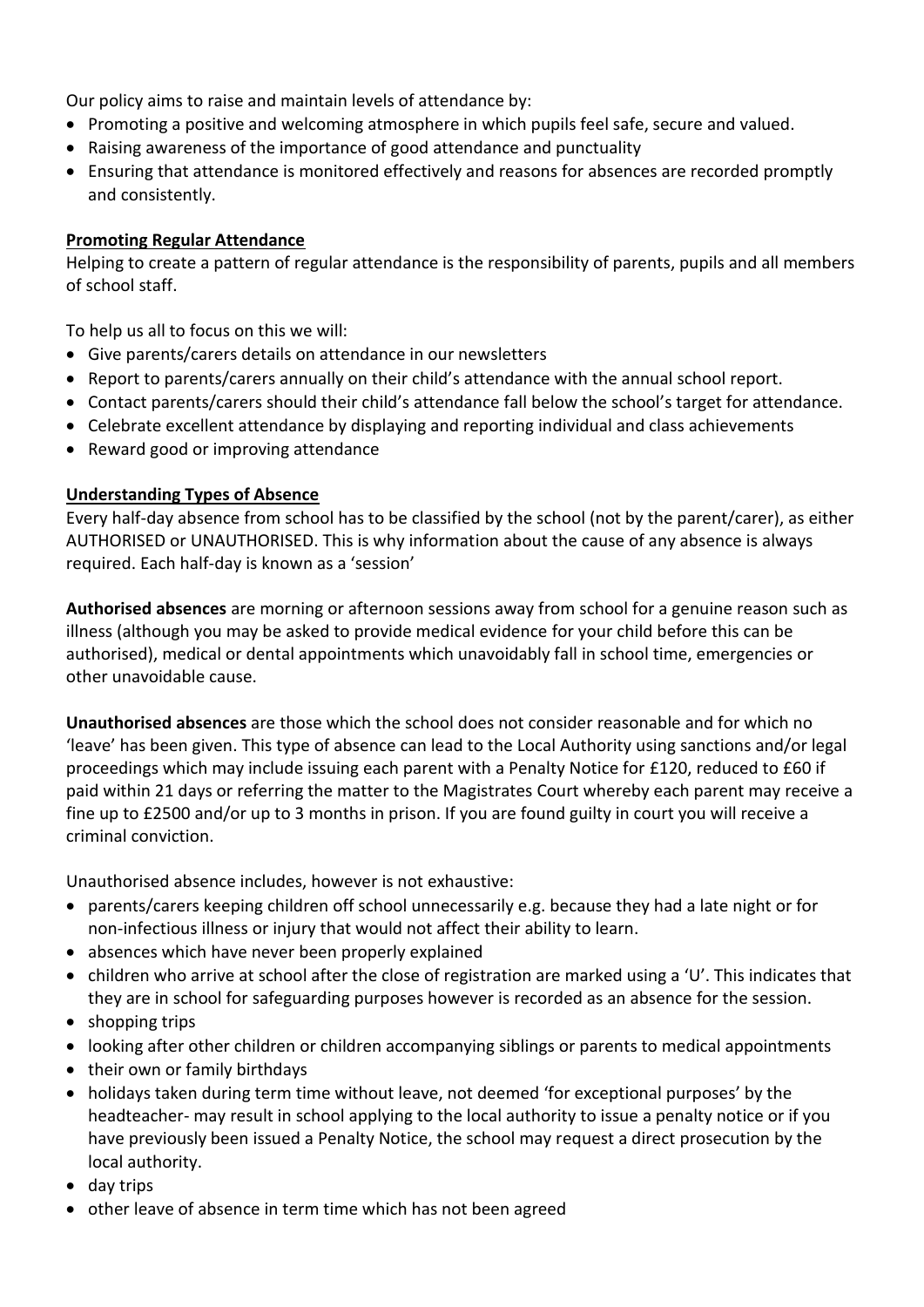# **School Attendance and the Law**

**There is no longer any entitlement in law for pupils to take time off during the term to go on holiday.** In addition, the Supreme Court has ruled that the definition of regular school attendance is "in accordance with the rules prescribed by the school".

The Education (Pupil Registration) (England) Regulations 2006 were amended in September 2013. All references to family holidays and extended leave have been removed. The amendments specify that headteachers may not grant any leave of absence during term time unless there are "exceptional circumstances" and they no longer have the discretion to authorise up to ten days of absence each academic year.

It is a rule of this school that a leave of absence shall not be granted in term time unless there are reasons considered to be exceptional by the headteacher, irrespective of the child's overall attendance. Only the headteacher or his/her designate (not the local authority) may authorise such a request and all applications for a leave of absence must be made in writing on the prescribed form provided by the school. Where a parent removes a child when the application for leave was refused or where no application was made to the school, the issue of a penalty notice may be requested by this school.

# **At Ashdon Primary School 'exceptional circumstances' will be interpreted as:**

... being of unique and significant emotional, educational or spiritual value to the child which outweighs the loss of teaching time (as determined by the headteacher). The fundamental principles for defining 'exceptional' are events that are "rare, significant, unavoidable and short". By 'unavoidable' we mean an event that could not reasonably be scheduled at another time.

# **We will not consider applications for leave during term time:**

- at any time in September. This is very important as your child needs to settle into their new class as quickly as possible.
- during assessment and test periods in the school's calendar affecting your child.
- when a pupil's attendance record already includes any level of unauthorised absence or they have already been granted authorised leave within that academic year.

Whilst any child may occasionally have time off school because they are ill, sometimes they can be reluctant to attend school. Any problems with regular attendance are best sorted out between the school, the parents and the child. If a parent thinks their child is reluctant to attend school then we will work with that family to understand the root problem and provide any necessary support. We can use outside agencies to help with this such as the School Nurse, Local Authority Attendance Compliance Team or a Child and Family Support Worker.

## **Persistent Absenteeism (PA)**

A pupil is defined by the Government as a **'persistent absentee'** when they miss 10% or more schooling across the school year for whatever reason. Absence at this level will cause considerable damage to any child's education and we need a parent/carer's fullest support and co-operation to tackle this.

We monitor all absence, and the reasons that are given, thoroughly. If a child is seen to have reached the PA mark or is at risk of moving towards that mark, we will inform the parent/carer. PA pupils are tracked and monitored carefully. We also combine this with academic tracking where absence affects attainment. All our PA pupils and their parents are subject to a school-based meeting and the plan may include: allocation of additional support through the School Nurse, Local Attendance Adviser, Home School Liaison Worker, Local Authority, Family Solutions or Social Care. We may also use circle time, individual incentive programmes, individual targets and participation in group activities to support us in raising attendance.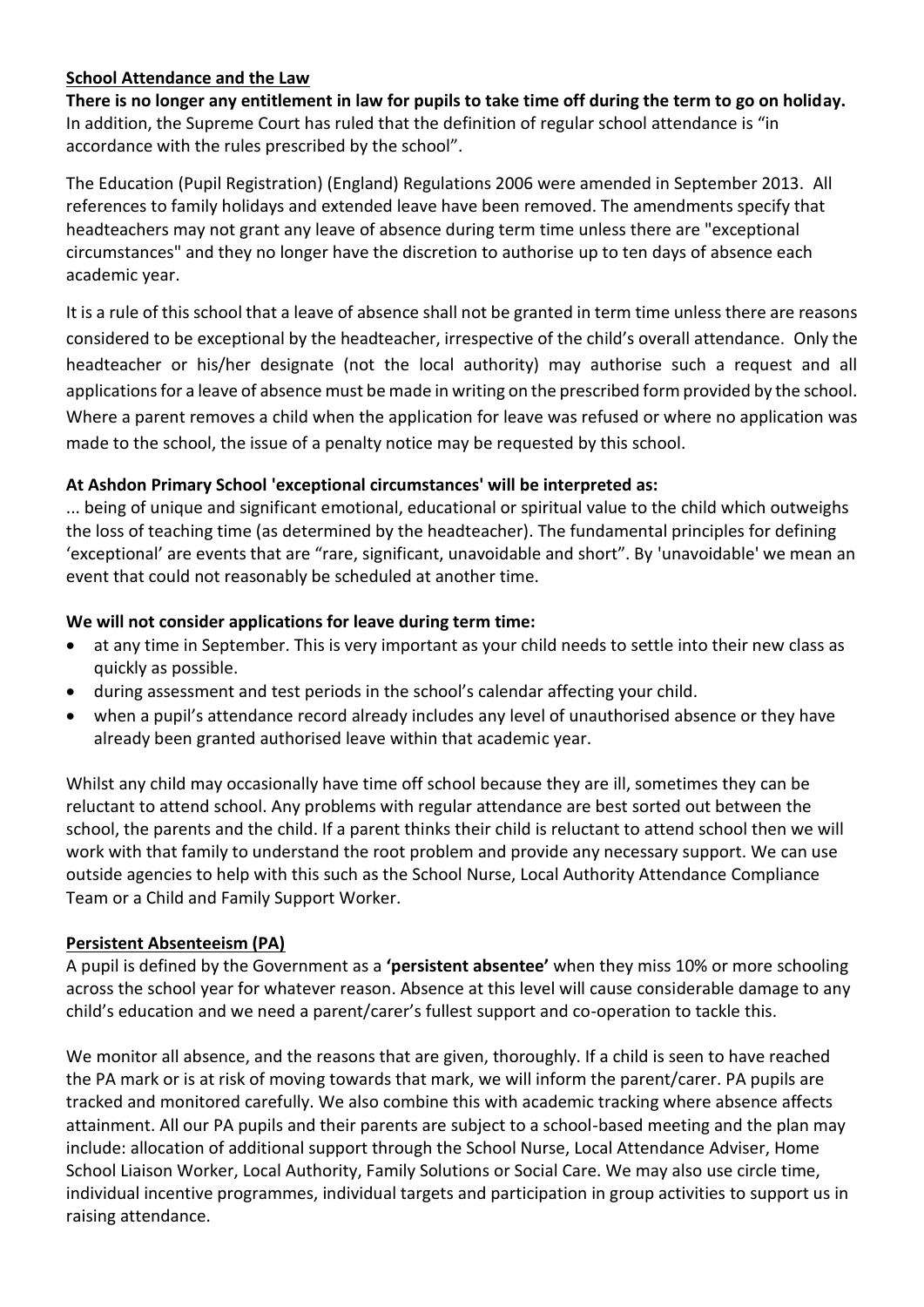# **Absence Procedures**

# **If a child is absent from school the parent/carer must follow the following procedures:**

- Contact the school on the first day of absence before *9.20 am*. The school has an answer phone available to leave a message if nobody is available to take your call, or call into school personally and speak to the office staff
- Contact the school on every further day of absence, again before *9.20am*
- Ensure that your child returns to school as soon as possible and you provide any medical evidence if requested to support the absence.

# **If your child is absent we will:**

- Telephone or text you on the first day of absence if we have not heard from you however it is your responsibility to contact us
- Write to you if your child's attendance is below 95%
- Invite you in to school to discuss the situation with our School Welfare Officer, Child and Family Support Worker or Headteacher if absences persist
- Refer the matter to the Local Authority for relevant sanctions if attendance deteriorates following the above actions

## **Attendance Compliance Team**

Parents are expected to contact school at an early stage and to work with the staff in resolving any problems together. This is nearly always successful. If difficulties cannot be sorted out in this way, the school may refer the child to the Local Authority. Local Authority Attendance Specialists work with schools, families and other professionals to reduce persistent absence and improve overall attendance. If attendance does not improve, legal action may be taken in the form of a Penalty Notice (see Annex A for the Essex Code of Conduct), prosecution in the Magistrates Court or the application of an Education Supervision Order, designed to strengthen parental responsibilities and ensure improved attendance.

## **Lateness**

Poor punctuality is not acceptable. If a child misses the start of the day they can miss work and do not spend time with their class teacher getting vital information and news for the day. Late arriving pupils also disrupt lessons, can be embarrassing for the child and can also encourage absence. Good timekeeping is a vital life skill which will help our children as they progress through their school life and out into the wider world.

## **How we manage lateness:**

The school day starts at *9:10 am* when children can begin to come into school. Registers are taken at *9:20 am* and your child will receive a late mark 'L' if they are not in by that time. Children arriving after *9:20 am* are required to come in to school via the school office if accompanied by a parent or carer, the parent/carer will sign them into our 'Late Book' and provide a reason for their lateness which is recorded. The school may send home 'late notes' in order to keep parents and carers informed. From time to time the Child and Family Support Worker, Headteacher or Deputy Headteacher will undertake a 'Late Gate' check, greeting late arrivals at the main entrance to the school.

At *9.30am* the registers will be closed. In accordance with the Regulations, if your child arrives after that time they will receive a mark that shows them to be on site 'U', but this will **not** count as a present mark and it will mean they have an unauthorised absence. This may mean that you could face the possibility of being issued with a Penalty Notice if the problem persists. If your child has a persistent late record, you will be asked to meet with the School Welfare Officer and/or Child and Family Support Worker, but you can approach us at any time if you are having problems getting your child to school on time. We expect parents and staff to encourage good punctuality by being good role models to our children and celebrate good class and individual punctuality.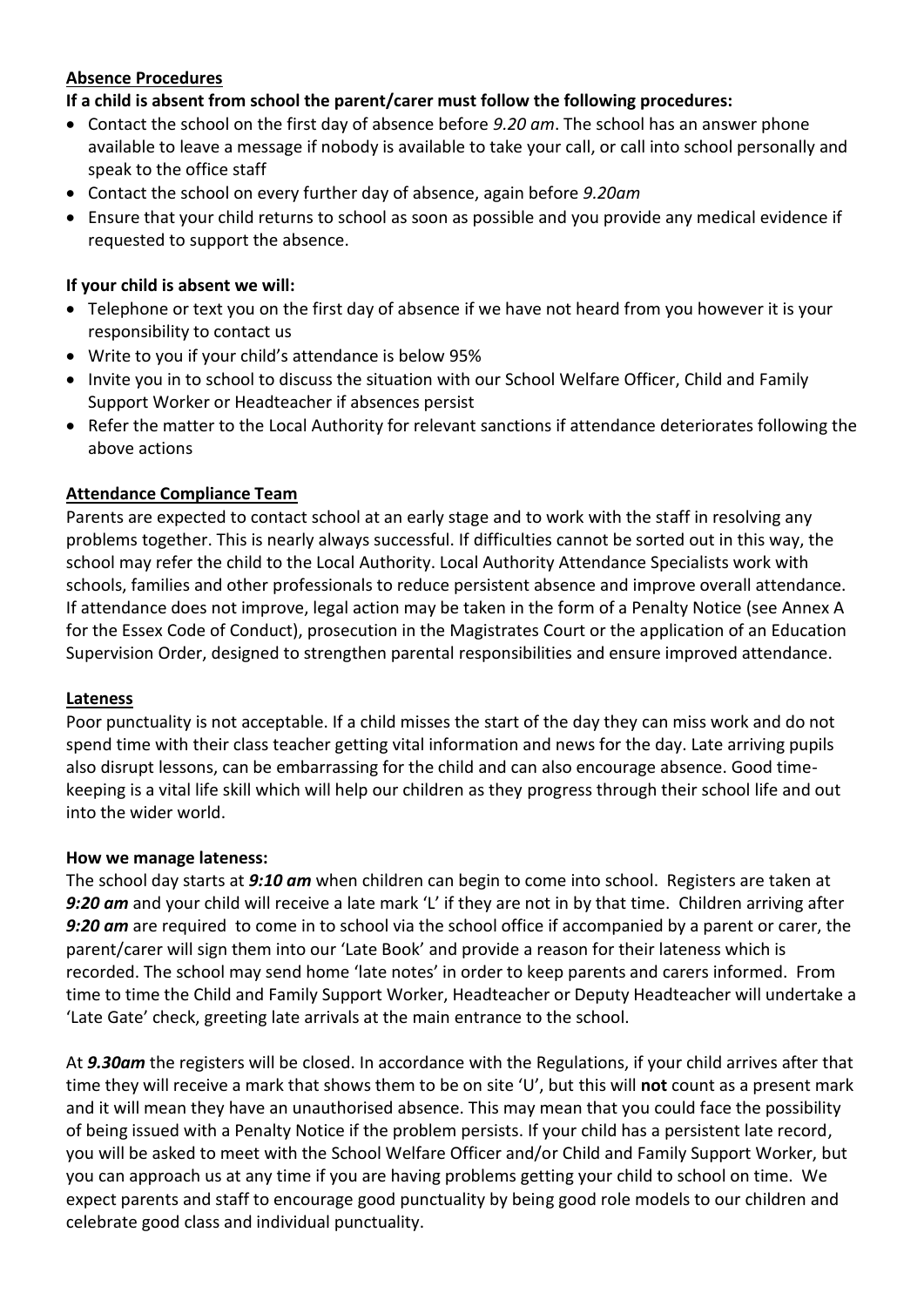If leave of absence is authorised, the school will not provide work for children to do during their absence. Parents are however advised to read with their children and encourage them to write a diary while they are away.

#### **Deletion from Roll**

For any pupil leaving Ashdon Primary School, other than at the end of Year 6, parents/carers are required to complete a 'Pupils moving from *school*' form which can be obtained from the school office. This provides school with the following information: Child's name, class, current address, date of leaving, new home address, name of new school, address of new school. This information is essential to ensure that we know and safeguard the whereabouts of all of our pupils.

It is crucial that parents keep school updated with current addresses and contact details for key family members in case of emergency.

#### **Summary**

The school has a legal duty to publish its absence figures to parents and to promote attendance.

Equally, parents have a duty to make sure that their children attend school, on time, every day.

*All school staff and the Governing Body are committed to working with parents and pupils as the best way to ensure as high a level of attendance as possible.*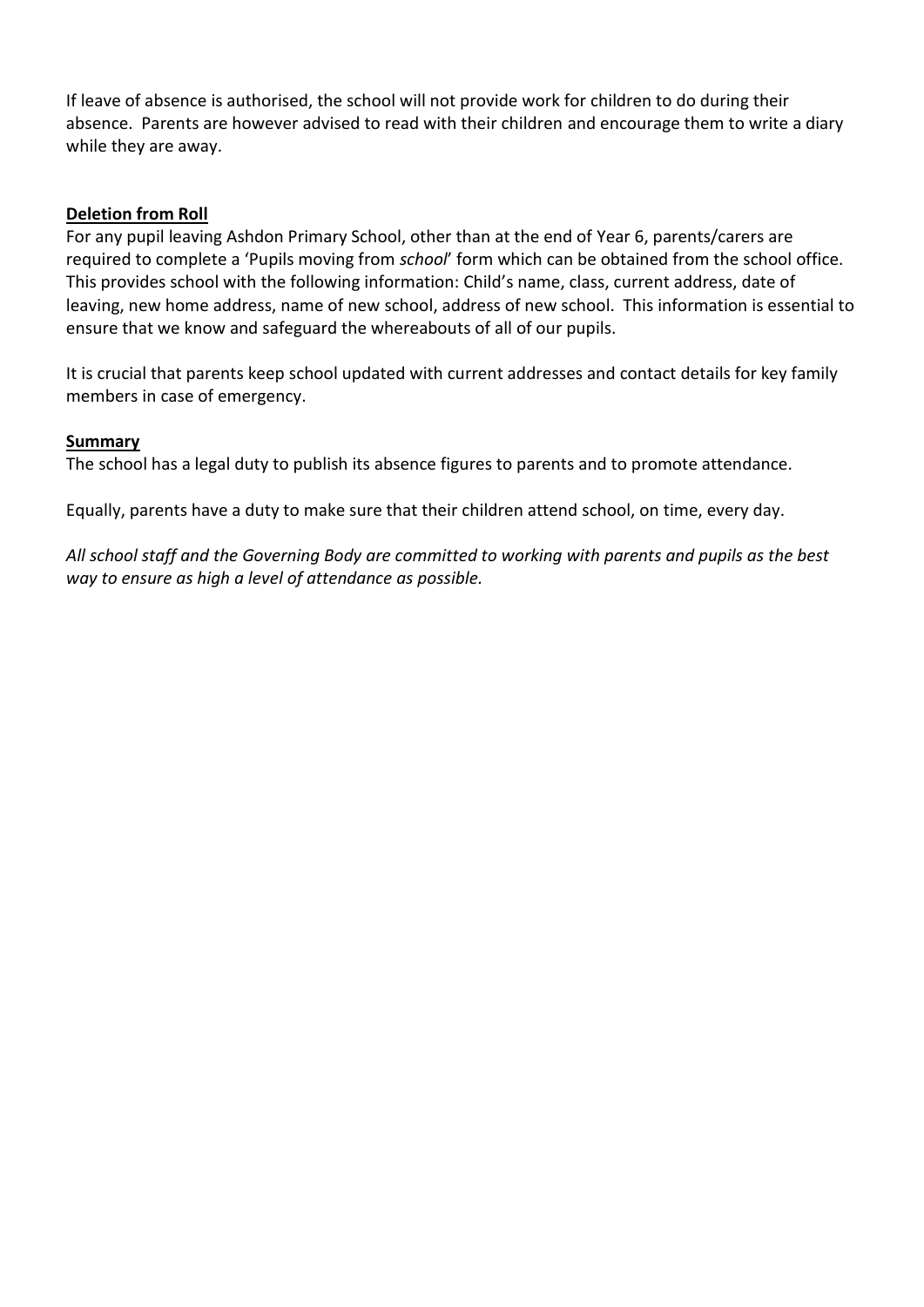# **ESSEX CODE OF CONDUCT PENALTY NOTICES FOR PARENTS OF TRUANTS AND PARENTS OF PUPILS EXCLUDED FROM SCHOOL ANTI-SOCIAL BEHAVIOUR ACT 2003 SECTION 23**

The purpose of this local code of conduct is to ensure that the powers are applied consistently and fairly across the Local Authority area to all Essex residents.

The Government requires Local Authorities to issue a code of conduct and any persons issuing Penalty Notices to a parent<sup>1</sup> must do so in accordance with this protocol. Essex County Council is legislatively responsible for administering the Penalty Notice scheme and will do so in accordance with a number of legislative and non-legislative requirements.

The Essex code has been agreed following consultation with;

- Essex County Council representatives Attendance Compliance Team and Essex Legal Services.
- Representatives from Governing Bodies and Headteachers of Essex Schools
- Essex Police
- Persons accredited under Essex Police's Community Safety Accreditation Scheme (CSAS)

The Code of Conduct is in accordance with the following legislation;

## **LEGISLATIVE FRAMEWORK FOR EDUCATION PENALTY NOTICES**

The legal framework governing school attendance and the responsibilities of parents of excluded pupils, schools and the LA is set out in a succession of acts, regulations and other guidance.

## **Education Act 1996**

Under Section 7 of the Act: the parent is responsible for making sure that their child of compulsory school age receives efficient full time education that is suitable to the child's age, ability and aptitude and to any special educational needs that the child may have, this can be by regular attendance at school, or otherwise (the parent can choose to educate their child themselves). If it appears to the LA that a child of compulsory school age is not receiving a suitable education, either by regular attendance at school or otherwise then they must begin procedures for issuing a School Attendance Order under Section 437 of the Education Act 1996.

If a child of compulsory school age who is registered at a school fails to attend the school regularly the parent is guilty of an offence under Section 444(1) of the Education Act 1996. In addition, if it can be proved that a parent knew of the child's non-attendance and failed to act, then they may be found guilty

 $<sup>1</sup>$  All those defined as a parent under Section 576 Education Act 1996 are parents for the purpose of these</sup> provisions. This means that all natural parents, whether they are married or not; any person who, although not a natural parent, has parental responsibility (as defined in the Children Act 1989) for a child or young person; and any person who, although not a natural parent, has care of a child or young person. Having care of a child or young person means that a person with whom the child lives and who looks after the child, irrespective of what their relationship is with the child, is considered to be a parent in education law. Parent means each and every parent coming within the definition (whether acting jointly or separately) and should not be taken to mean that provisions only apply to parent in the singular. As with prosecutions under Section 444 Education Act 1996 a penalty notice may be issued to each parent liable for the offence.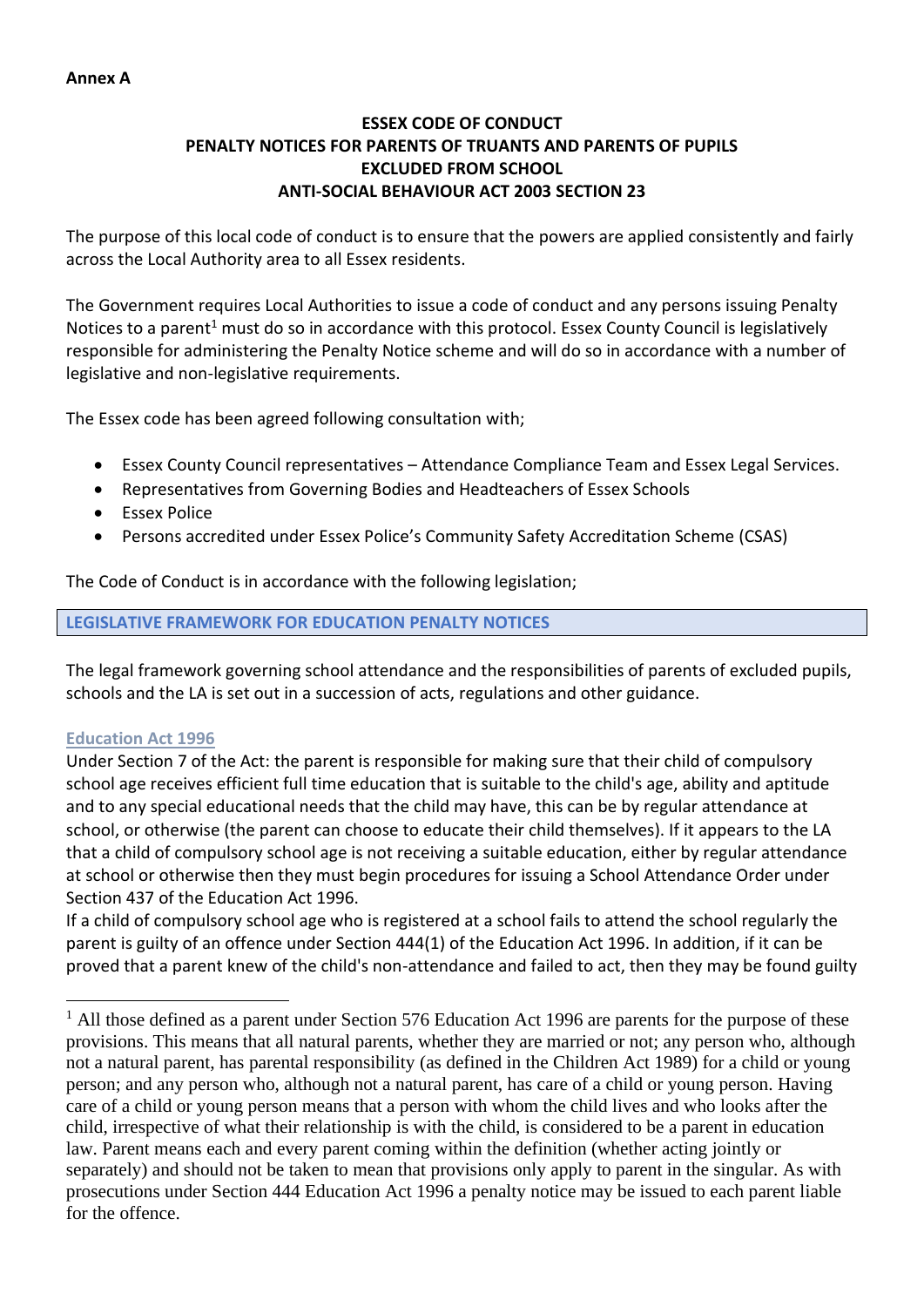under Section 444(1 A). This offence (known as the higher or aggravated offence) can lead to a warrant being issued compelling a parent to attend court and conviction may result in a higher level fine and/or a custodial sentence.

On 6 April 2017, in the case of Isle of Wight Council v Platt [2017] UKSC 28, the Supreme Court ruled that the word 'regularly' means 'in accordance with the rules prescribed by the school.'

# **Anti-social Behaviour Act 2003**

# <http://www.legislation.gov.uk/ukpga/2003/38/contents>

The Act added two new sections (444A and 444B) to the Education Act. It introduced penalty notices as an alternative to prosecution under Section 444; the issuing of penalty notices is governed by:

- The Education (Penalty Notices) (England) Regulations 2007
- The Education (Penalty Notices) (England) (Amendment) 2013

# <http://www.legislation.gov.uk/uksi/2013/757/contents/made>

**Children Act 1989** 

<http://www.legislation.gov.uk/ukpga/1989/41/section/36>

**Crime and Disorder Act 1998** 

<https://www.legislation.gov.uk/ukpga/1998/37/section/16>

**Education and Inspections Act 2006** 

<http://www.legislation.gov.uk/ukpga/2006/40/contents>

**The Education (Pupil Registration) (England) Regulations 2006 (Amended 2013)**

<http://www.legislation.gov.uk/uksi/2013/756/regulation/2/made>

## **AUTHORISATION TO ISSUE PENALTY NOTICES**

Primary responsibility for issuing penalty notices rests with the Local Authority (LA). It has been agreed that the Attendance Compliance Team, on behalf of Essex LA, will usually issue penalty notices. The Service will administer the scheme from any funds obtained as a result of issuing penalty notices.

Head Teachers (and Deputy Head Teachers and Assistant Head Teachers authorised by the head teacher) and police, and persons accredited by the community safety accreditation scheme are all able to issue the notices under the Act, although there is no requirement for them to do so.

In Essex it has been agreed that the Police and Head Teachers will not issue penalty notices to parents. Persons accredited through the Community Safety Accreditation Scheme<sup>2</sup> are authorised to do so.

<sup>2</sup> Accredited companies at time of this publication are Attendance Solutions Essex, Aquinas School Attendance Provisions and NEMAT Support Services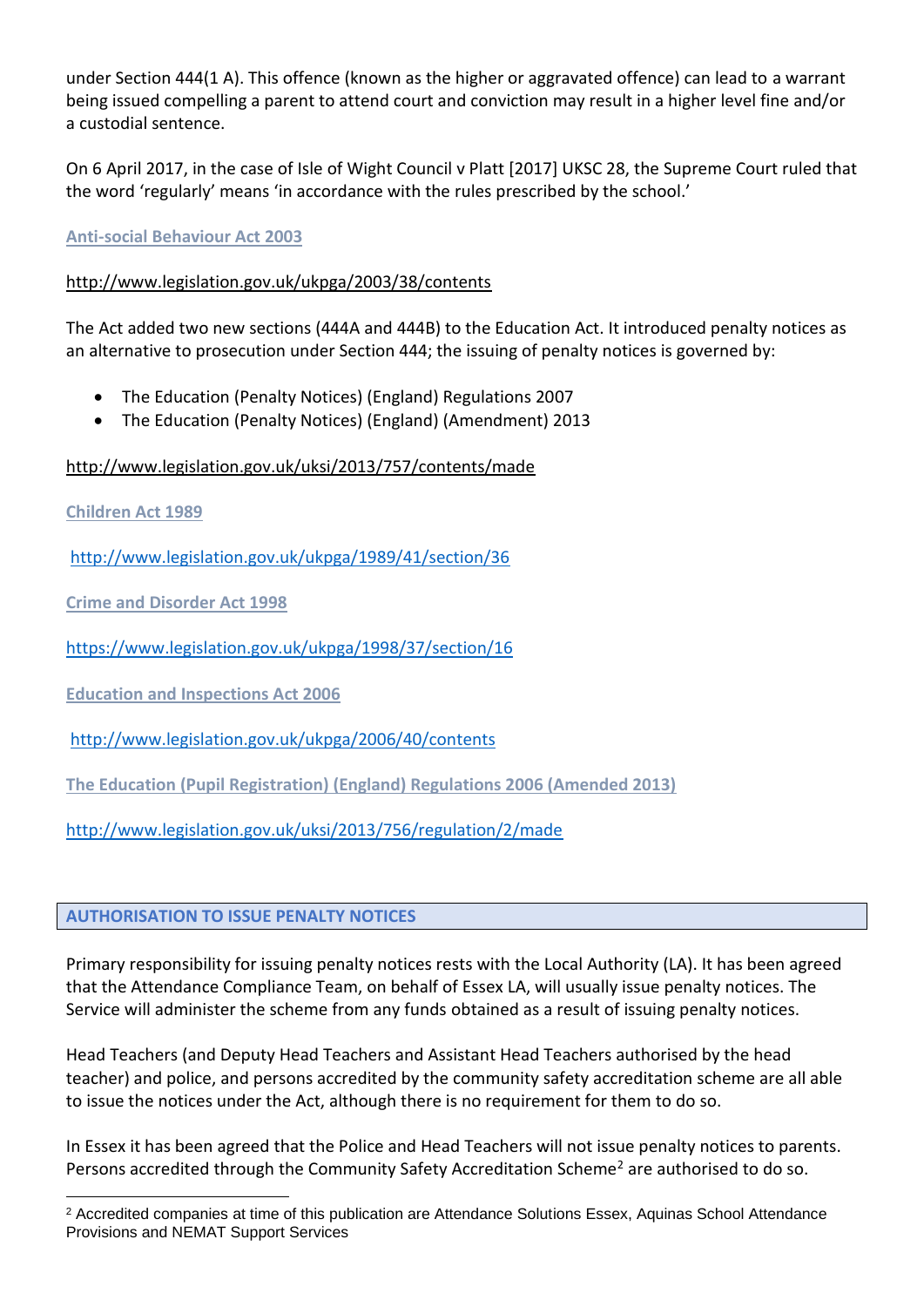#### **CIRCUMSTANCES IN WHICH A PENALTY NOTICE MAY BE ISSUED**

Penalty Notices apply to pupils of statutory school age, which commences the term immediately following the child's 5th birthday and finishes on the last Friday in June of school year in which they turn 16.

Penalty notices will only be issued as a conclusion to a series of processes and when all attempts to address school attendance matters have been unsuccessful. If a previous Penalty Notice has been unsuccessful, rationale and justification should be provided as to why issuing another Penalty Notice would improve the attendance of the student. If schools are not aware of any previous or current legal interventions they must email [attendancecompliance@essex.gov.uk](mailto:attendancecompliance@essex.gov.uk) . A response will be sent within 3 working days.

Parents cannot be penalised more than once for the same period of absence.

Domestic and European legislation and case law makes it clear that when serving a formal Notice in criminal proceedings, the recipient must be clearly and unambiguously identified. For the Purpose of issuing a Penalty Notice under this Code, the parent's first and last name must be cited on the Notice and any covering letter.

Essex partners have agreed to use Penalty Notices for the following circumstances however the offence under s444 Education Act 1996 is the same whether issued for unauthorised leave of absence (ULA) or irregular school attendance (ISA):

# **Penalty notices for unauthorised leave of absence (ULA)<sup>3</sup>**

Penalty Notices may be issued where there have been at least 10 consecutive sessions of unauthorised absence for the purpose of a holiday, whereby a parent made an application to the School which the Head Teacher has deemed not for exceptional circumstances. In addition, a Penalty Notice may also be issued, whereby the parent did not submit a leave of absence request, however the school have reason to believe the absence was for the purpose of a holiday and should not be authorised as parent has not provided any additional evidence which the Head Teacher deems appropriate to support the absence. In addition to the above criteria, due to the importance of pupils settling into school at the commencement of the school year, Penalty Notices may also be issued if there have been at least 6 consecutive sessions of unauthorised absence during the first two weeks of September due to a termtime holiday.

The Local Authority requests that for Penalty Notices to be issued, parents must be duly warned of the legal ramifications under separate cover if they remove their child from school for the purpose of a holiday. Schools/Academies must reference the use of Penalty Notices within their Attendance Policy which must be available to all parents/carers online and/or in hard copy within the school, accessible to parents to read. Schools should remind parents of the protocol regarding leave of absence during term time.

## **Penalty Notices for Irregular School Attendance (ISA)**

Penalty Notices may be issued where there has been at least 10 sessions of unauthorised absence during the previous 10 school weeks.

<sup>3</sup> Truancy/unauthorised/irregular school attendance refers to absence from school without permission or good reason and the absence is unauthorised by the school.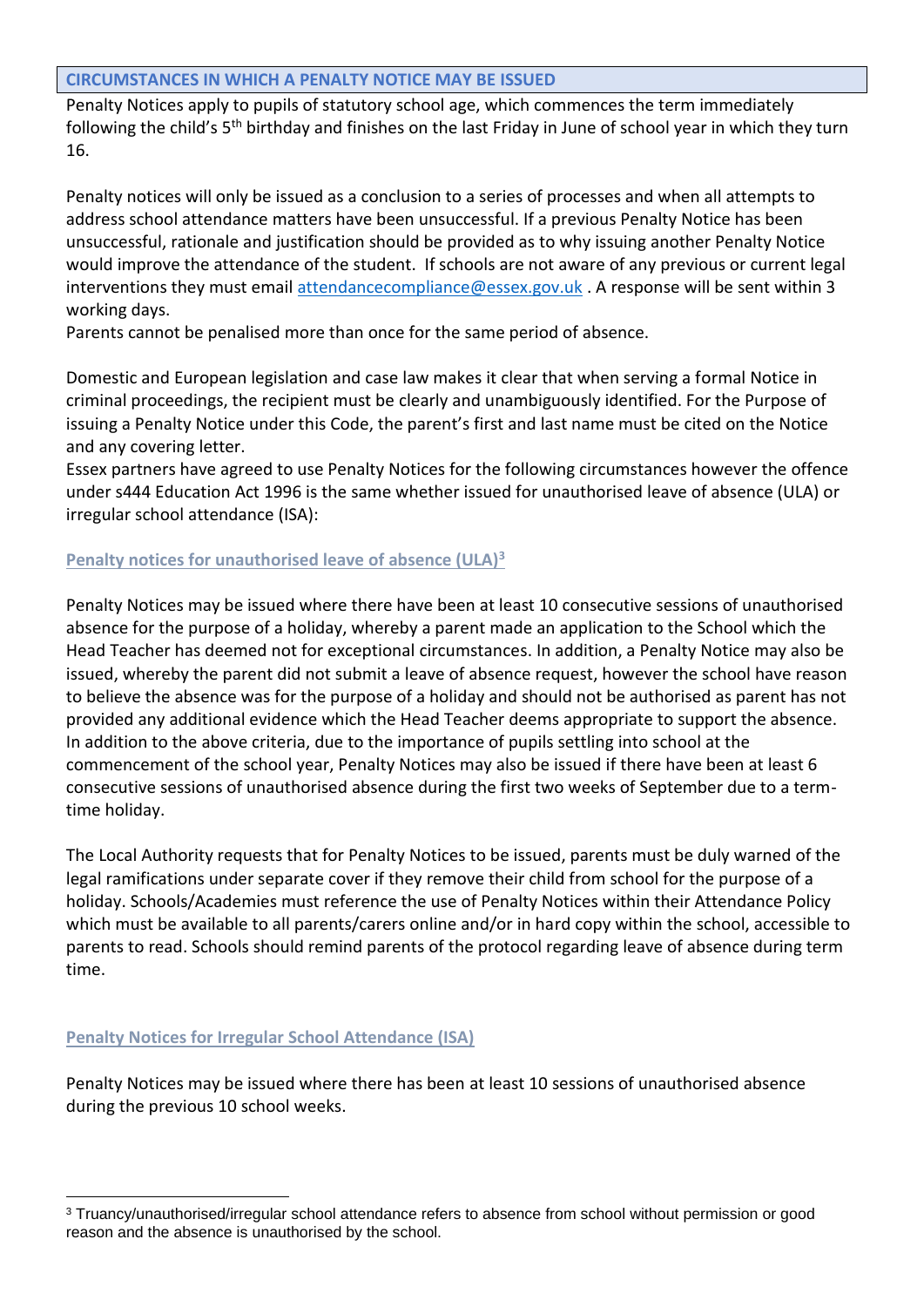Parents must have been issued with a Legal Action Warning Letter with accompanying Legal fact sheet and given opportunities to inform the school of any factors impacting on their ability to ensure their child attends school regularly. Warning letters are valid for 18 calendar weeks.

The Local Authority advises that the following template is used for irregular school attendance referrals as this has been specifically designed to enable the progression of cases if appropriate. This letter must be on headed paper from the school or accredited persons issuing the notice. The legal fact sheet must be included

[https://schools.essex.gov.uk/pupils/Attendance\\_Compliance/Documents/Legal%20Action%20Warning](https://schools.essex.gov.uk/pupils/Attendance_Compliance/Documents/Legal%20Action%20Warning%20Letter%20for%20schools.docx) [%20Letter%20for%20schools.docx](https://schools.essex.gov.uk/pupils/Attendance_Compliance/Documents/Legal%20Action%20Warning%20Letter%20for%20schools.docx) .

Failure to adequately issue warning to parents may result in the Penalty Notice being withdrawn or not issued.

All penalty notice referrals or notifications from Accredited Persons must be sent via Essex County Council's online portal and all relevant pre-referral work in accordance with the Local Authority requirements must be uploaded alongside the referral/notification.

The Local Authority must be satisfied that the substantive offence in accordance with s.444 Education Act 1996 has been committed prior to issuing a Penalty Notice.

Evidence of attempts to address attendance concerns within the previous 8 weeks prior to requesting or notifying of a Penalty Notice must be submitted. Satisfactory evidence includes letters, notes of home visits, meetings, telephone calls etc.

N.B. *for ULA and ISA PN's consideration should always be given to whether it is appropriate to issue to absent parents.*

**Number of Penalty Notices which can be issued for Irregular school attendance/unauthorised leave of absence**

Discretion will be used to enable up to two penalty notices to be issued to each parent for each child within a twelve month period. If the law continues to be broken around school attendance the Attendance Compliance Team may instigate legal proceedings.

# **Number of Penalty Notices which can be issued for pupils identified during a school attendance and exclusion sweep**

School attendance and exclusion sweeps take place in Essex and children stopped are often with parents condoning the absence.

If the Head Teacher has not authorised the absence of a pupil stopped by a Local Authority Officer and Police Officer on a sweep and there has been at least 9 unauthorised absences for that pupil during the preceding 10 schools weeks, school will issue a legal action warning letter to the parent within 14 days. If there are any further unauthorised absences, during the following 18 calendar weeks a referral to the Attendance Compliance Team may be submitted for a Penalty Notice to be issued.

Essex will issue no more than two penalty notices to a parent in a twelve month period for pupils identified on a school attendance and exclusion sweep. If the law continues to be broken around school attendance the Attendance Compliance Team will instigate legal proceedings.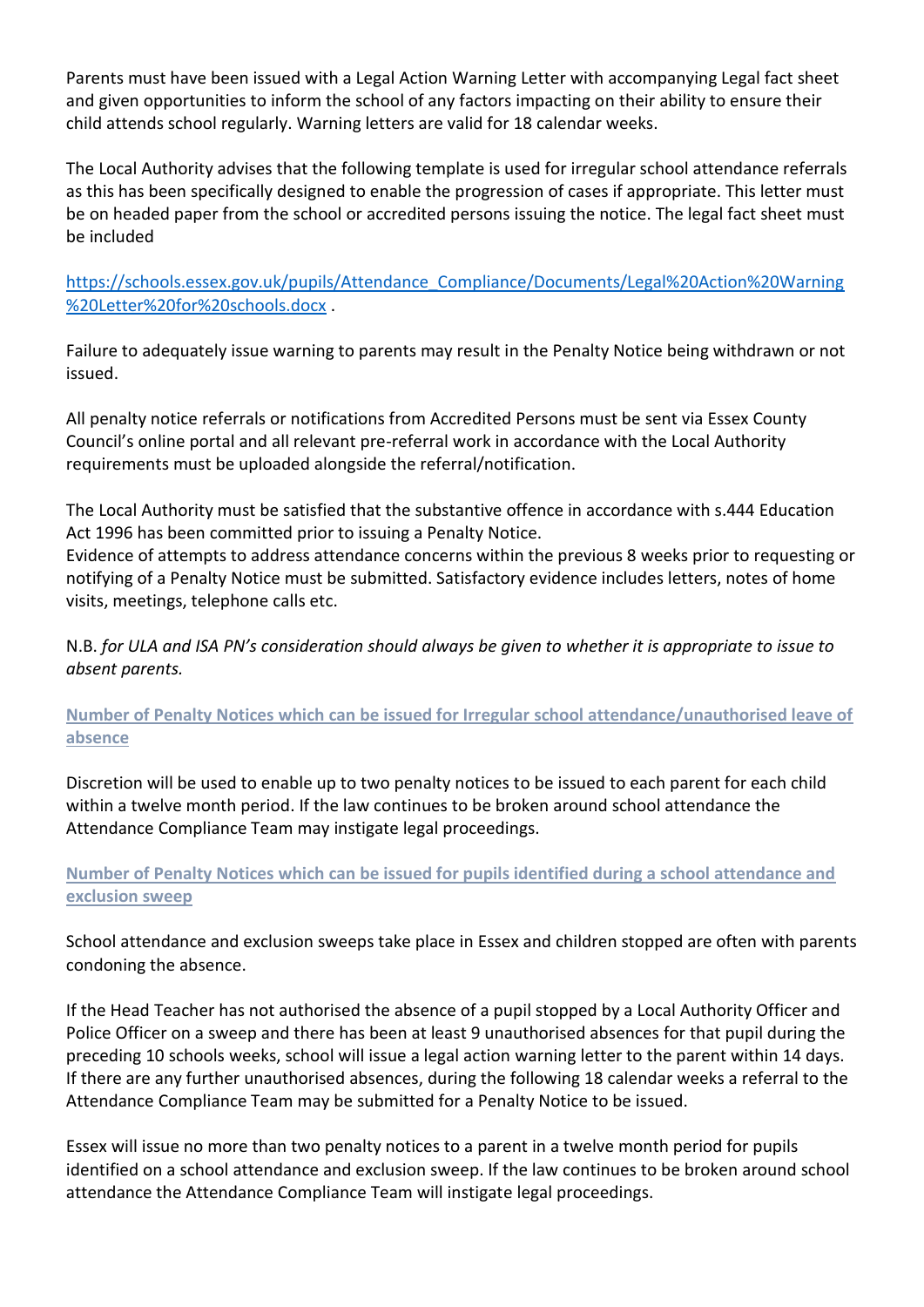#### **Excluded children**

When a child is excluded from school, the parent will be responsible for ensuring that their child is not found in a public place during normal school hours on the first five days of each and every fixed period or permanent exclusion. (Section 103 Education and Inspections Act)

The excluding school must have notified the parent informing them of their duty and warning that a penalty notice could be issued.

Where there is more than one person liable for the offence, a separate penalty notice may be issued to each person.

Where a pupil is present in a public place in the first five days of a fixed period exclusion the Essex Local Authority would issue a penalty notice if the school is in their area. Where the child has been permanently excluded, it would be the authority where the child resides.

#### **Number of penalty notices which can be issued for exclusion**

Essex will issue a maximum of 2 penalty notices per parent for each child during a 12 month period.

#### **Number of penalty notices which can be issued for unauthorised leave of absence**

Essex will issue no more than two penalty notices to a parent in a twelve month period for unauthorised leave of absence. If the law continues to be broken around school attendance, the Attendance Compliance Team will consider further legal interventions.

#### **PAYMENT OF PENALTY NOTICE**

The penalty for each parent issued with a Penalty Notice is £120 for each child, however if paid within 21 days of receipt of the notice, it is reduced to £60. (Service by post is deemed to have been affected, unless the contrary is proved, on the second working day after posting the notice by first class post). All penalties are paid to the LA and revenue generated is retained to administer the system and contribute towards s444 prosecutions following the non-payment of the Penalty Notice. If the penalty is not paid in full by the end of the 28 day period, the Attendance Compliance Team will either prosecute for the offence to which the notice applies or withdraw the notice. The prosecution is not for non-payment of the notice but is a prosecution for irregular school attendance – Education Act 1996 Section 4441.

There is no statutory right of appeal against the issuing of a penalty notice.

#### **WITHDRAWAL OF PENALTY NOTICE**

A penalty notice may be withdrawn by the local authority named in the notice under the following circumstances:

- Where the local authority deems it ought not to have been issued i.e. where it has been issued outside the terms of the local code of conduct or where the evidence does not support the issuing of a penalty notice
- It appears to the local authority that the notice contains material errors
- Where it has been issued to the wrong person named as the recipient.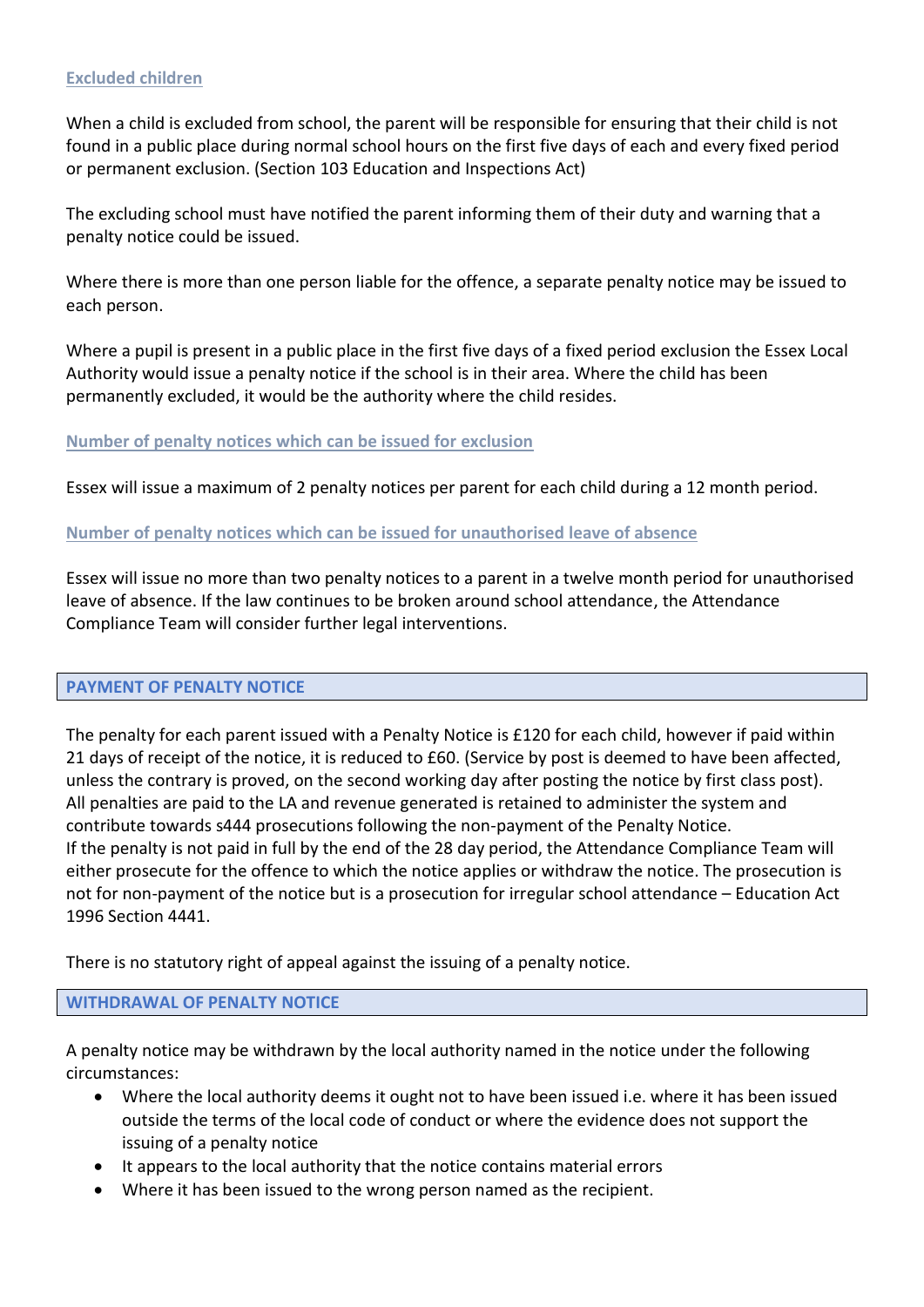The Attendance Compliance Team and its local partners will review this Code of Conduct bi-annually unless local needs require otherwise.

#### **VERSIONS**

Original Code of Conduct was introduced in September 2004. Most recent revision - November 2017 Revised March 2019 for implementation from April 2019